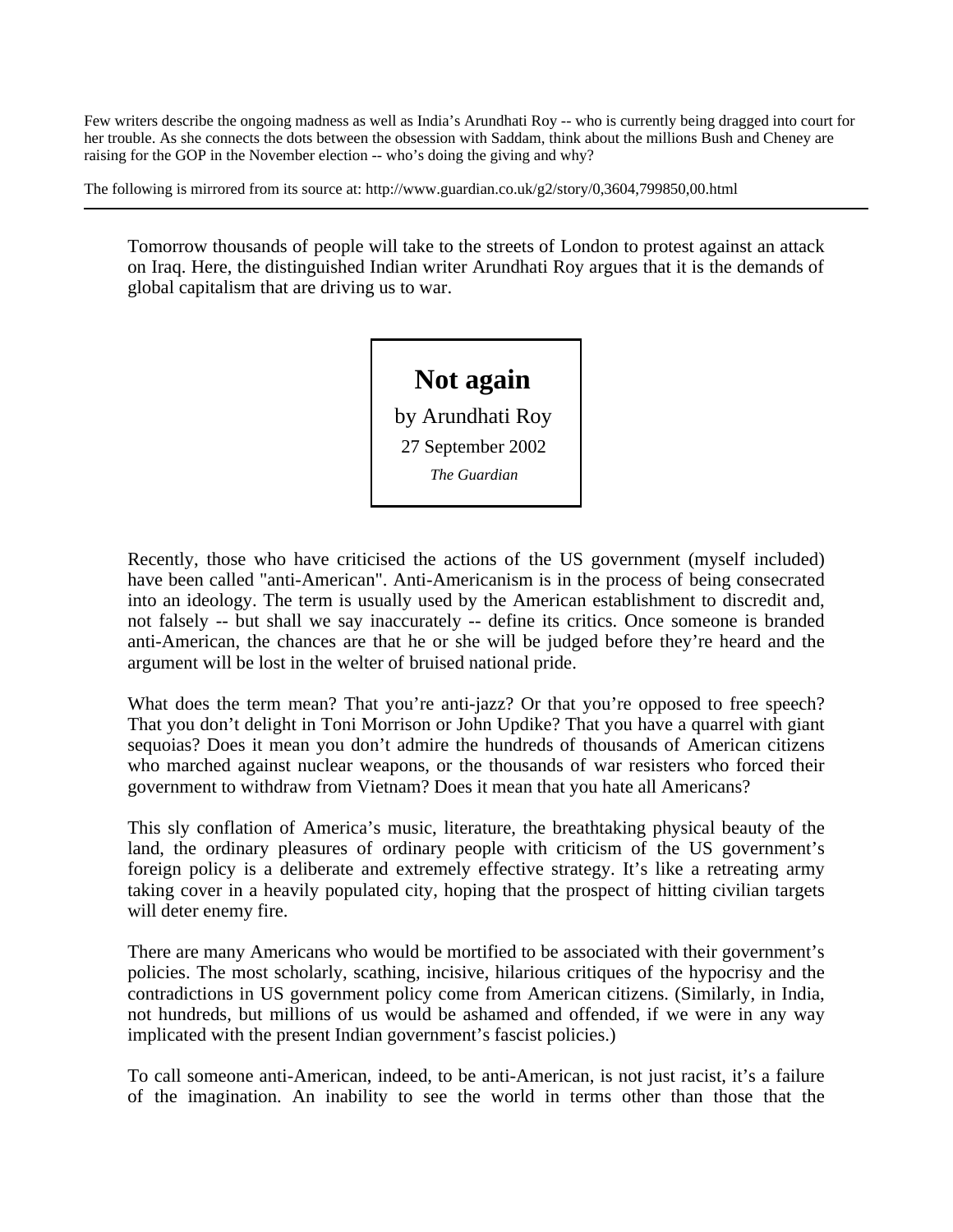establishment has set out for you: If you don't love us, you hate us. If you're not good, you're evil. If you're not with us, you're with the terrorists.

Last year, like many others, I too made the mistake of scoffing at this post-September 11 rhetoric, dismissing it as foolish and arrogant. I've realised that it's not. It's actually a canny recruitment drive for a misconceived, dangerous war. Every day I'm taken aback at how many people believe that opposing the war in Afghanistan amounts to supporting terrorism. Now that the initial aim of the war -- capturing Osama bin Laden - seems to have run into bad weather, the goalposts have been moved. It's being made out that the whole point of the war was to topple the Taliban regime and liberate Afghan women from their burqas. We're being asked to believe that the US marines are actually on a feminist mission. (If so, will their next stop be America's military ally, Saudi Arabia?) Think of it this way: in India there are some pretty reprehensible social practices, against "untouchables", against Christians and Muslims, against women. Pakistan and Bangladesh have even worse ways of dealing with minority communities and women. Should they be bombed?

Uppermost on everybody's mind, of course, particularly here in America, is the horror of what has come to be known as  $9/11$ . Nearly 3,000 civilians lost their lives in that lethal terrorist strike. The grief is still deep. The rage still sharp. The tears have not dried. And a strange, deadly war is raging around the world. Yet, each person who has lost a loved one surely knows that no war, no act of revenge, will blunt the edges of their pain or bring their own loved ones back. War cannot avenge those who have died. War is only a brutal desecration of their memory.

To fuel yet another war -- this time against Iraq -- by manipulating people's grief, by packaging it for TV specials sponsored by corporations selling detergent or running shoes, is to cheapen and devalue grief, to drain it of meaning. We are seeing a pillaging of even the most private human feelings for political purpose. It is a terrible, violent thing for a state to do to its people.

The US government says that Saddam Hussein is a war criminal, a cruel military despot who has committed genocide against his own people. That's a fairly accurate description of the man. In 1988, he razed hundreds of villages in northern Iraq and killed thousands of Kurds. Today, we know that that same year the US government provided him with \$500m in subsidies to buy American farm products. The next year, after he had successfully completed his genocidal campaign, the US government doubled its subsidy to \$1bn. It also provided him with high-quality germ seed for anthrax, as well as helicopters and dual-use material that could be used to manufacture chemical and biological weapons.

It turns out that while Saddam was carrying out his worst atrocities, the US and UK governments were his close allies. So what changed?

In August 1990, Saddam invaded Kuwait. His sin was not so much that he had committed an act of war, but that he acted independently, without orders from his masters. This display of independence was enough to upset the power equation in the Gulf. So it was decided that Saddam be exterminated, like a pet that has outlived its owner's affection.

A decade of bombing has not managed to dislodge him. Now, almost 12 years on, Bush Jr is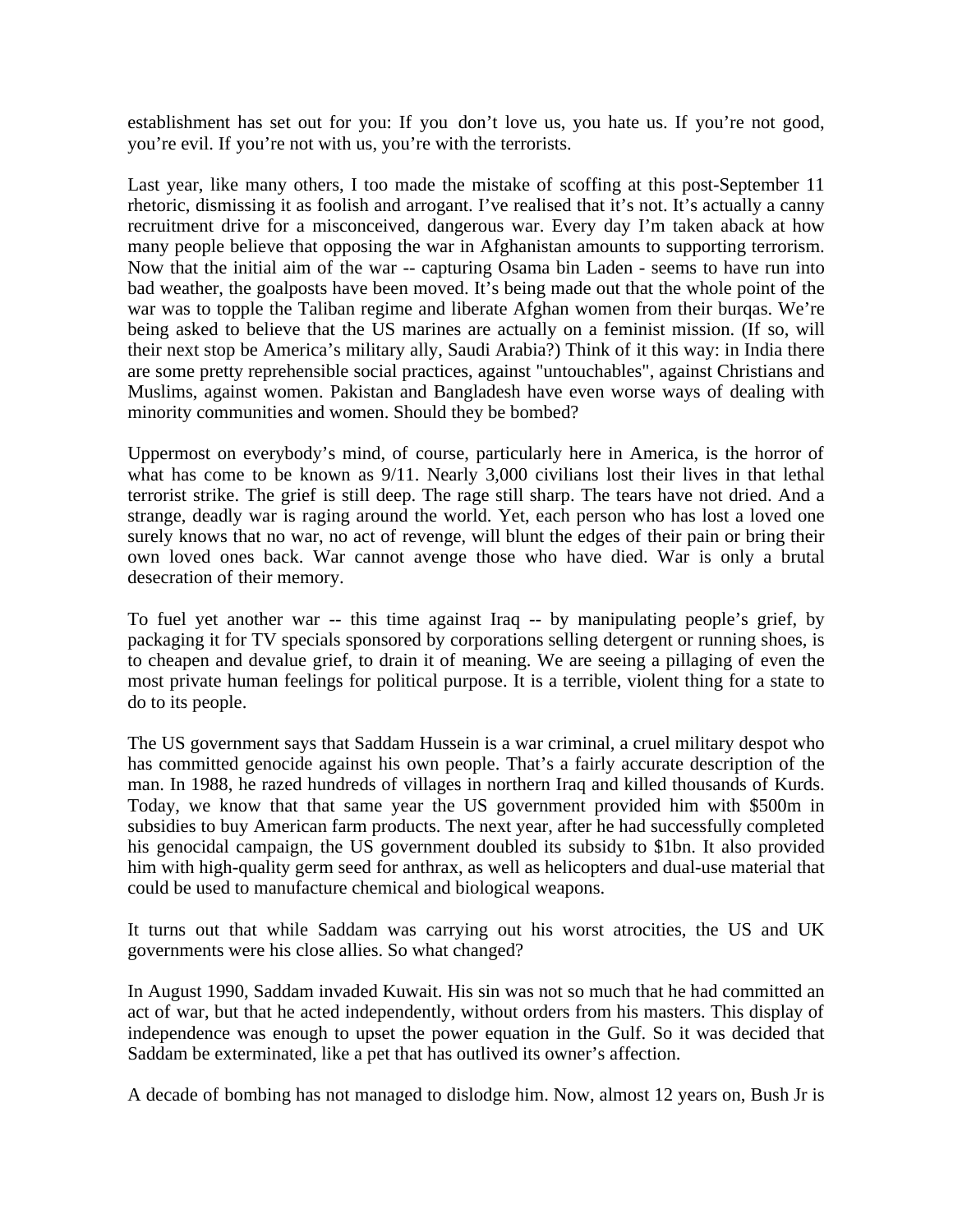ratcheting up the rhetoric once again. He's proposing an all-out war whose goal is nothing short of a regime change. Andrew H Card Jr, the White House chief-of-staff, described how the administration was stepping up its war plans for autumn: "From a marketing point of view," he said, "you don't introduce new products in August." This time the catchphrase for Washington's "new product" is not the plight of people in Kuwait but the assertion that Iraq has weapons of mass destruction. Forget "the feckless moralising of the 'peace' lobbies," wrote Richard Perle, chairman of the Defence Policy Board. The US will " act alone if necessary" and use a "pre-emptive strike" if it determines it is in US interests.

Weapons inspectors have conflicting reports about the status of Iraq's weapons of mass destruction, and many have said clearly that its arsenal has been dismantled and that it does not have the capacity to build one. What if Iraq does have a nuclear weapon? Does that justify a pre-emptive US strike? The US has the largest arsenal of nuclear weapons in the world. It's the only country in the world to have actually used them on civilian populations. If the US is justified in launching a pre-emptive attack on Iraq, why, any nuclear power is justified in carrying out a pre-emptive attack on any other. India could attack Pakistan, or the other way around.

Recently, the US played an important part in forcing India and Pakistan back from the brink of war. Is it so hard for it to take its own advice? Who is guilty of feckless moralising? Of preaching peace while it wages war? The US, which Bush has called "the most peaceful nation on earth", has been at war with one country or another every year for the last 50 years.

Wars are never fought for altruistic reasons. They're usually fought for hegemony, for business. And then, of course, there's the business of war. In his book on globalisation, The Lexus and the Olive Tree, Tom Friedman says: "The hidden hand of the market will never work without a hidden fist. McDonald's cannot flourish without McDonnell Douglas. And the hidden fist that keeps the world safe for Silicon Valley's technologies to flourish is called the US Army, Air Force, Navy and Marine Corps." Perhaps this was written in a moment of vulnerability, but it's certainly the most succinct, accurate description of the project of corporate globalisation that I have read.

After September 11 and the war against terror, the hidden hand and fist have had their cover blown -- and we have a clear view now of America's other weapon -- the free market - bearing down on the developing world, with a clenched, unsmiling smile. The Task That Never Ends is America's perfect war, the perfect vehicle for the endless expansion of American imperialism. In Urdu, the word for profit is fayda. Al-qaida means the word, the word of God, the law. So, in India, some of us call the War Against Terror, Al-qaida vs Al-fayda -- The Word vs The Profit (no pun intended). For the moment it looks as though Al-fayda will carry the day. But then you never know...

In the past 10 years, the world's total income has increased by an average of 2.5% a year. And yet the numbers of the poor in the world has increased by 100 million. Of the top 100 biggest economies, 51 are corporations, not countries. The top 1% of the world has the same combined income as the bottom 57%, and the disparity is growing. Now, under the spreading canopy of the war against terror, this process is being hustled along. The men in suits are in an unseemly hurry. While bombs rain down, contracts are being signed, patents registered, oil pipelines laid, natural resources plundered, water privatised and democracies undermined.